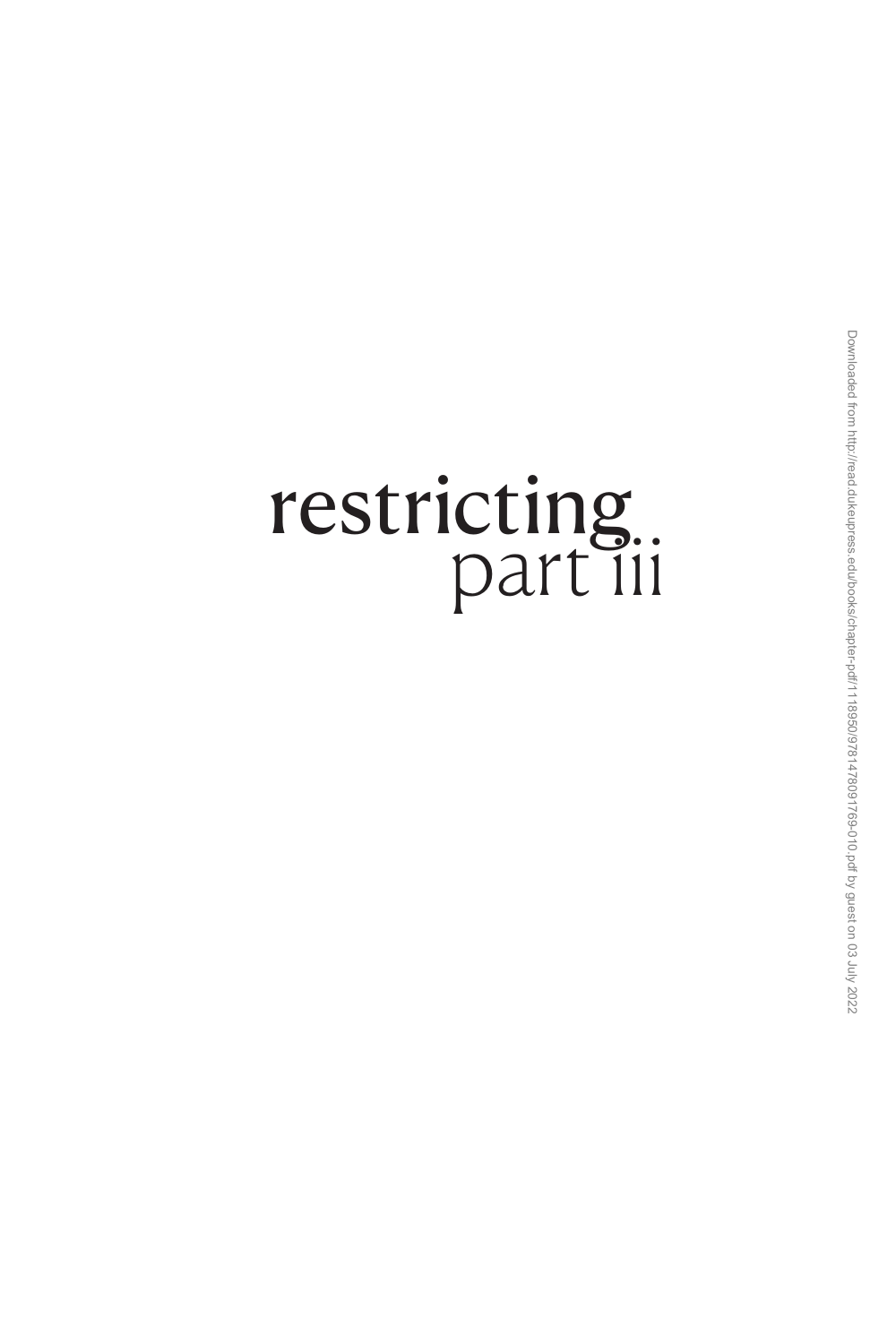*This page intentionally left blank*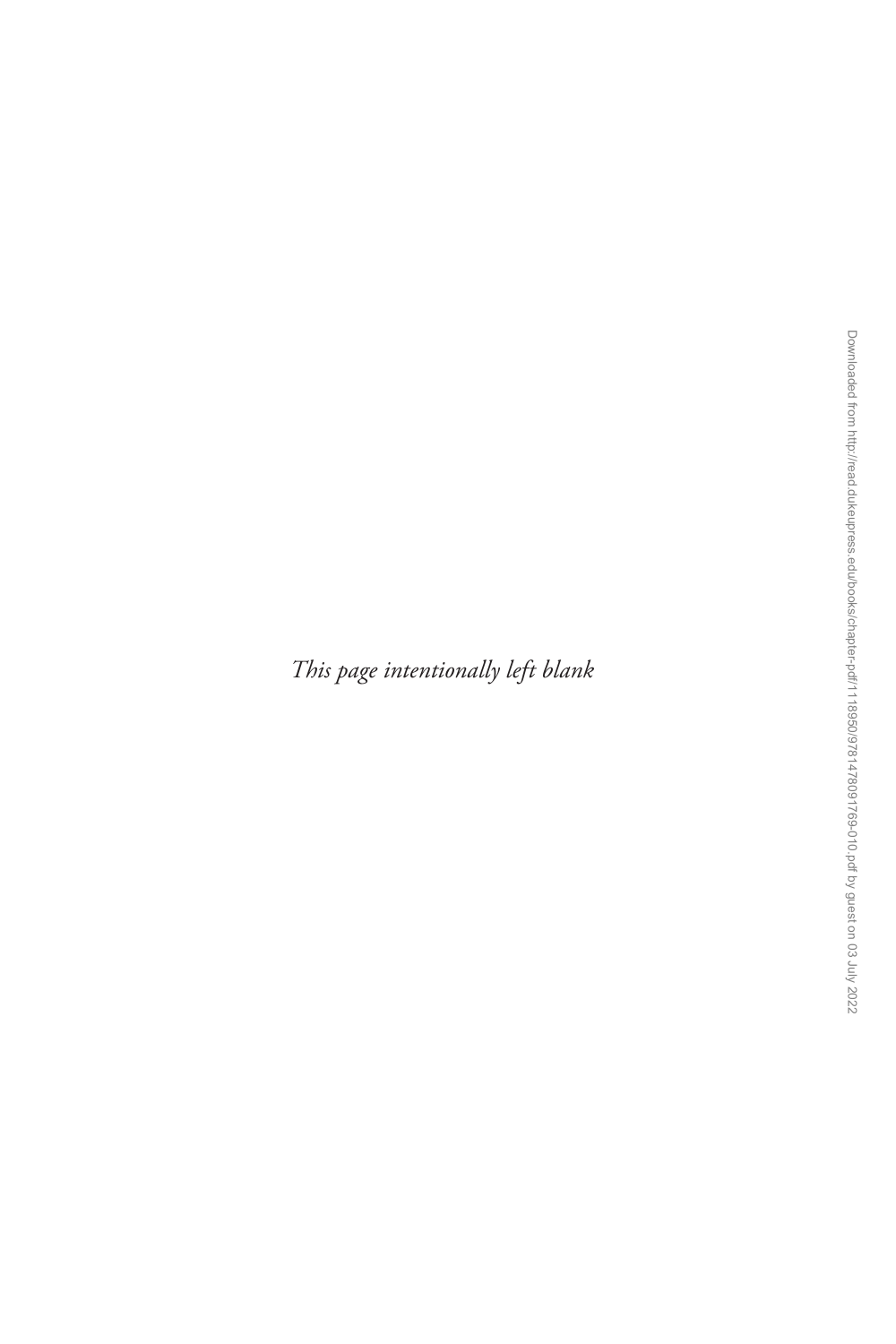## [pieces of things](#page--1-0) 6

Things are not inert. —ian hodder, *Entangled: An Archaeology of the Relationships between Humans and Things*

Mikhail Bakhtin assumes that the grotesque body (or what I have labeled the bodied naming-thing) is coded in particular ways. And this raises a nagging question associated with an accompanying dilemma: What happens when the social coding imposed on the bodied naming-thing serves to hamper its openness?

Taking further the significance of shit discussed in chapter 5, in part 3 I explore the nature of this dilemma—one that might be phrased in a manner reminiscent of David Marriott's question: "What of those subjects whose rule of life is to endure life under the ownership of another and consequently are said to live as objects?"<sup>[1](#page--1-0)</sup> Or, as Judith Butler announced, there are mechanisms, strategies, and practices by means of which some naming-things are collapsed or repressed into representing despised thing-things. Stated simply, there are ways in which, on the sociocultural and political level, some naming-things "become shit."[2](#page--1-0) Marriott might call this situation "corpsing."[3](#page--1-0) I would simply add that it involves not the interplay between naming-thing and thing-thing but rather the corruption of interplay through an effort to close off particular bodies coded as raced, gendered, and classed, for instance.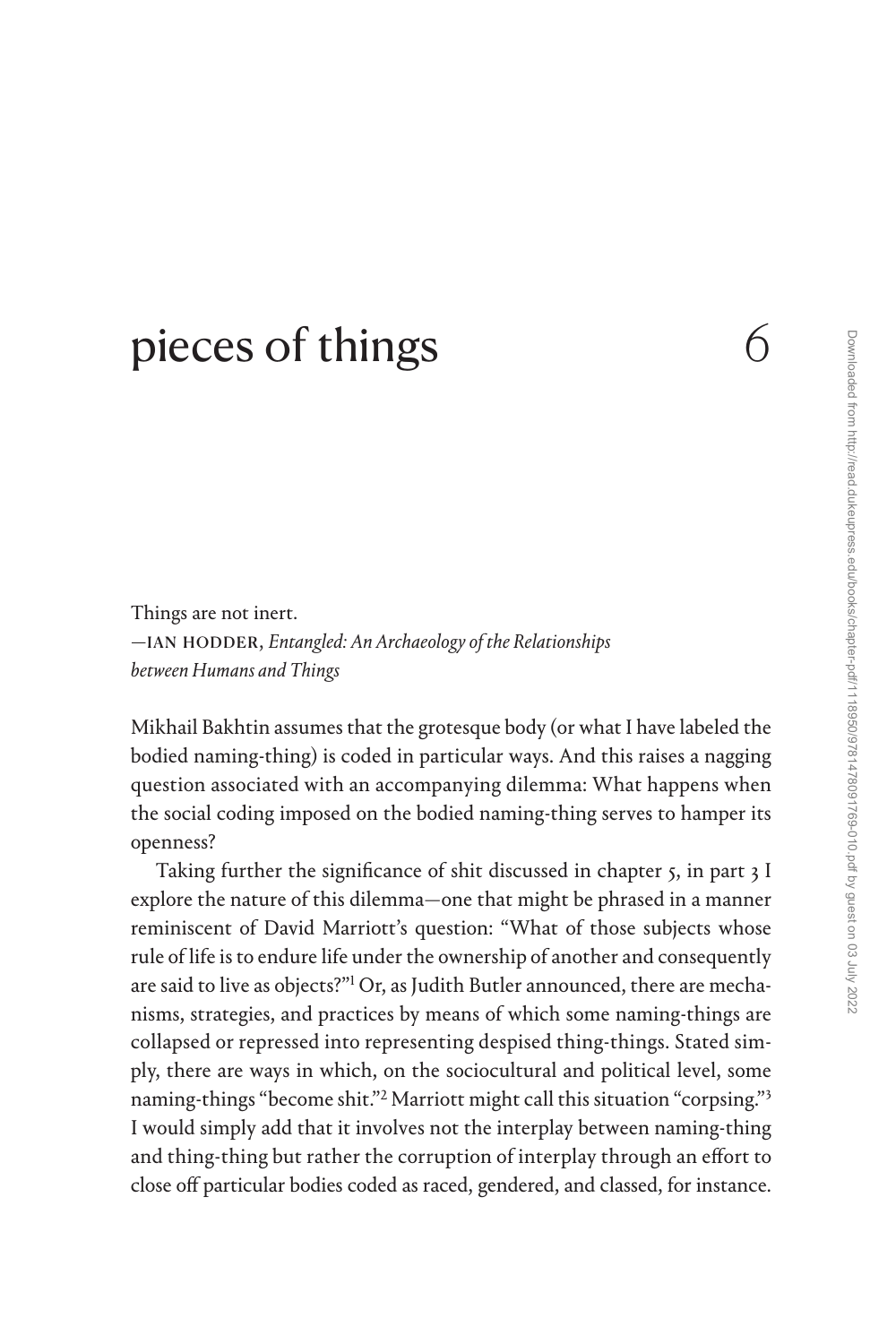In other words, interplay between naming-thing and thing-thing is warped, as the former and the latter are misnamed through effort to constitute sociopolitical, cultural, and economic boundaries rehearsed as narratives of a biohistorical tenor. In these pages, I point out that naming-things and thingthings are named and positioned even prior to their involvement. That is to say, they are constructed and involved through a process of interpretation.

#### Art as Protest, or What Does Art Do?

Art and life bleed into each other, and in certain intriguing ways the vehicle for this interplay is the naming-thing that does the work in the first instance. And for the artist explored in this chapter, there is also the naming-thing consumed in and by the art. The artist "thinks" this work but is also guided through it by the social realities that have shaped his relationship to other things. In this regard, art has a function that pushes beyond art for art's sake, to a sense of art as fostering experience (understood as moments of interplay) that is "political and instrumental.["4](#page--1-0) This is another way of noting what many have referenced as the political function of art, and this function is sensitive to the details of the historical moment in which things and bodied naming-things interact.

For some time, thinkers and activists within African American communities have argued the importance of artistic expression for shifting sociopolitical perceptions of African American naming-things. In this regard, art is something of an aesthetically sophisticated "picket sign." What sermons, lectures, and political protest of a physical kind could not accomplish—it has been argued by many advocates of racial equality—could be captured through the symbols and poetics of art in all its forms. Earlier slave narratives such as those produced by Frederick Douglass intend to position African American naming-things for full rights in part through their presentation as open—for example, the pain experienced by them and their right to full participation. Writers tackled the angst of black life as racialized naming-things rendered truncated and closed through racial violence.<sup>5</sup> Poets such as Countee Collen spoke the stuff of life encountered by embodied people of African descent, but he did not leave it with this; instead, he spoke of the supple nature of the blackened naming-thing. Musicians such as Bessie Smith and Billie Holiday sang the depth of black life in ways that pushed against the presumption that black naming-things are one-dimensional, and they did this by celebrating the degrading, to appeal once again to Bakhtin (or bluesy quality), of black naming-things. In this way they repositioned racialized naming-things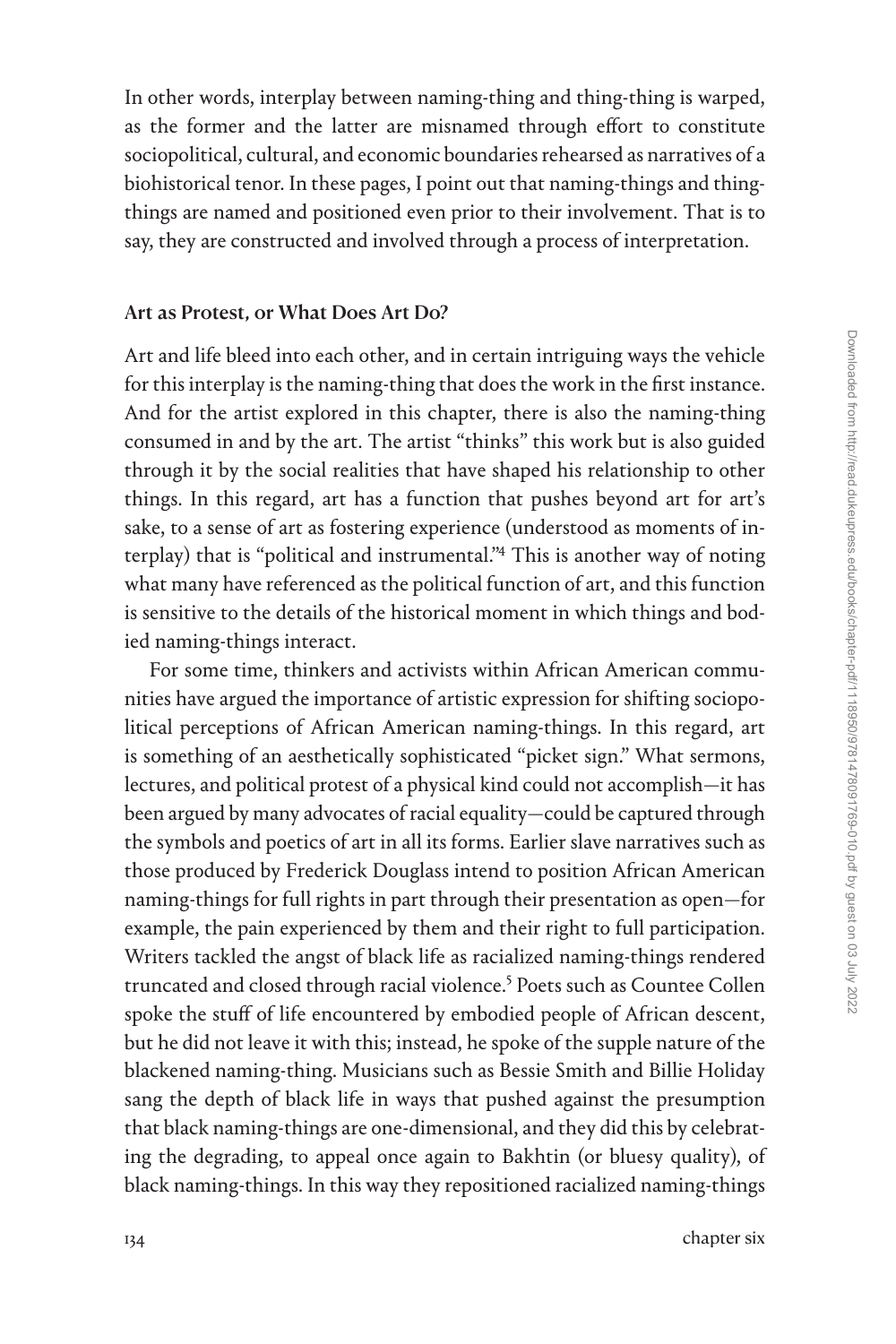through a shift in how they occupy time and space as well as how they inter-act within that time and space.<sup>[6](#page--1-0)</sup>

But in that the primary concern here is with the visual arts, I offer these examples simply as context before turning to the manner in which the blackened naming-thing projected outward, beyond itself, through visual art, speaks a depth denied within the flat and bounded circumstances of our race-biased social circumstances. The creative process captured by the arts and the involvement of racialized naming-things in the arts speak to a depth of relationship, one that signifies assumptions of inferiority through a poetic quality challenging the assumption of African Americans as namingthings constituted by a fixed, a reified, and an ontological limit. The key here is not necessarily the production of pleasure but rather the transformative potentiality of discomfort—the requirement to view and to reevaluate held assumptions concerning the meaning of certain naming-things. The key, the purpose, is multidimensional.

To what is art so conceived responding? What is the history, the cartography of sociopolitical, economic, and cultural markings of life for African American naming-things that informs how the visual arts are made and read? The answer is simple but does not entail a simplistic framing of collective life. Art, by racialized naming-things, speaks to the significance and value of a collective group whose history has been written to suggest something other than their value and relationality. Art is a rich rejection of dehumanization and other modalities of ontological violence. Furthermore, in a fundamental sense, it speaks to a collective identity, but one must exercise caution not to reify this shared history.

Reflecting on the definition of "black" in "black popular culture," Richard J. Powell notes that shared experience of "racial and cultural discrimination, segregation, recognition, and identification—should not be viewed as a litmus tests for blackness per se, since many peoples of African descent have experienced these to varying degrees."<sup>[7](#page--1-0)</sup> Looking at this not from the perspective of art historian, philosopher of art, or art critic, I push a particular dimension of this discussion, one that notes the significance of artistic thinking and the presentation of openness[.8](#page--1-0) The artistic production of African American naming-things frames existential considerations through a visual re-presentation of worth and interplay celebrated—and presented in exhibits such as *Soul of a Nation: Art in the Age of Black Power 1963–1983*. [9](#page--1-0) Pulling together a variety of ontological and epistemological concerns is significant here. The "desire to visualize something racial and cultural," notes Powell, "yet also conceptual and metaphysical, found the ideal subject in black religion." It is only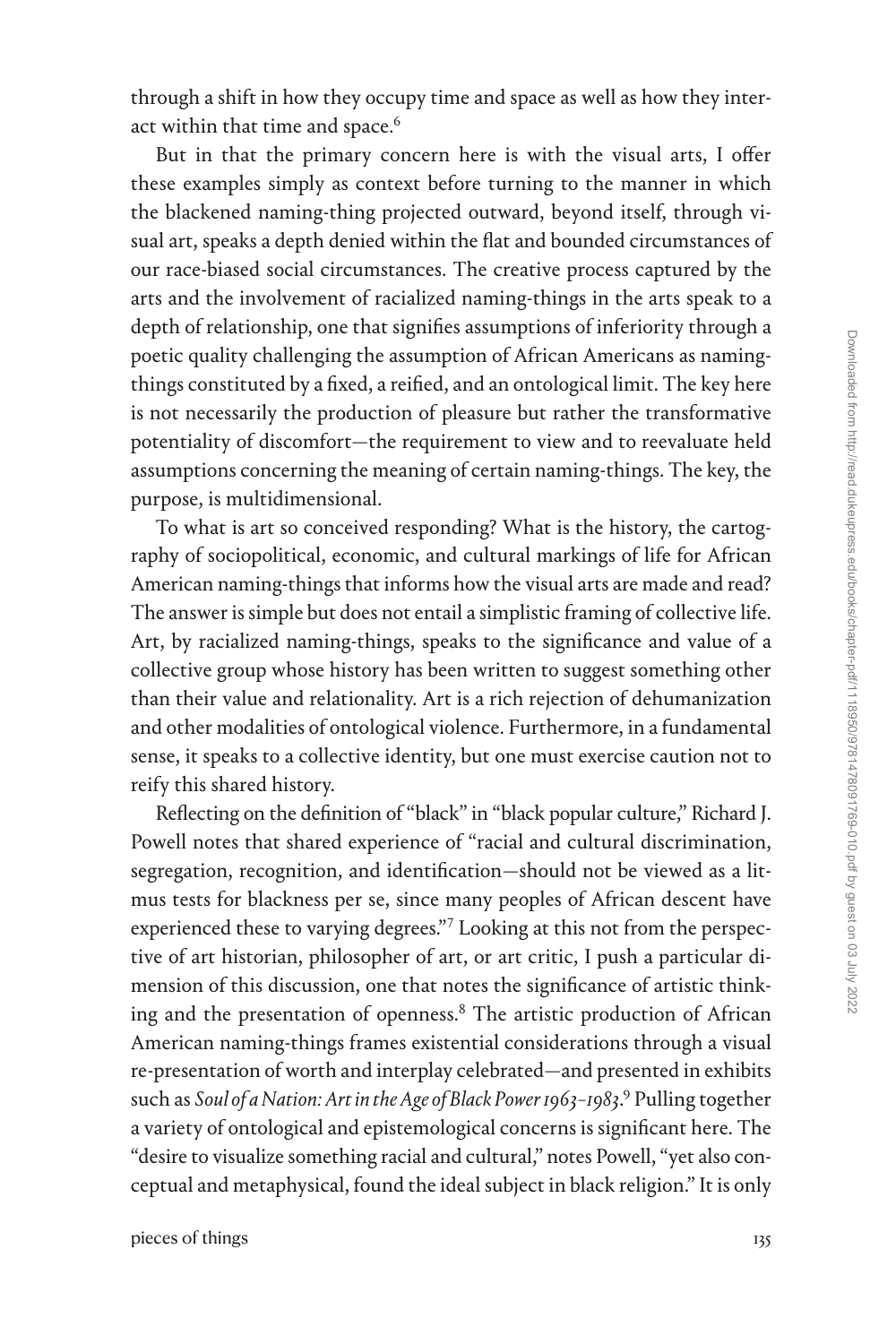the case in these pages that religion is pushed beyond the typical terrain of doctrines and creeds and instead is understood as a technology.<sup>10</sup> As Powell, among others, cautions, this is not to assume a "black aesthetic." Such a singular or unified approach is not necessary in order to appreciate a shared range of concerns encountered due to blackness" and what it means within the grammar and vocabulary of life in the United States. The openness of blackened naming-things is not dependent on approval from white Americans. Hence, there is something about the artistic production of African Americans that suggests a stating of the known but denied—not a creation of ontological meaning, but rather a celebration of meaning as openness or Bakhtian degradation in such a way as to cause discomfort for those who have denied it.

Still, there is no intention here to assume through omission that only people of African descent must (or should) wrestle with the nature and meaning of interplay. No, this is a concern for "white" Americans as well, but the privilege of whiteness also entails a certain in/visibility that makes matters of thingliness curiosity as opposed to necessity. So here attention is given to the thingliness of "white" Americans. Yet this is done through attention to how whites relate to the visualization of blackened naming-things interacting and performing openness. This is not to reify the latter, to make the latter objects for speculation, but rather the opposite. This move is made to demonstrate the manner in which whiteness is dependent on blackness. In other words, the effort of whites to promote a narrative of distinction or difference based on clear boundaries requires the presence of blackness.

White bodied naming-things occupy time and space to a significant degree over against the manner in which blackened naming-things occupy time and space. In this regard, "right" occupation has significant socioeconomic, political, and cultural ramifications. In either case, subjectivity is pieced together. If naming-things, in fact, occupy numerous social spaces simultaneously, is not this to be expected? Perception of life, cartographies of what the experiences of life entail, would then need to be patched together from the stuff we can gather, from the elements of life we can arrange and hold long enough to note their significance. In a sense, then, artistic production the visual arts in this instance—is a poetic rehearsal of the fact of ontological significance, which is colorful, vibrant, challenging, and compelling in its presentation. Done from within the very cultural worlds that question this ontological given, significance is much harder to hide and deny. Black naming-things once flattened are given depth through signifying their truncated presence.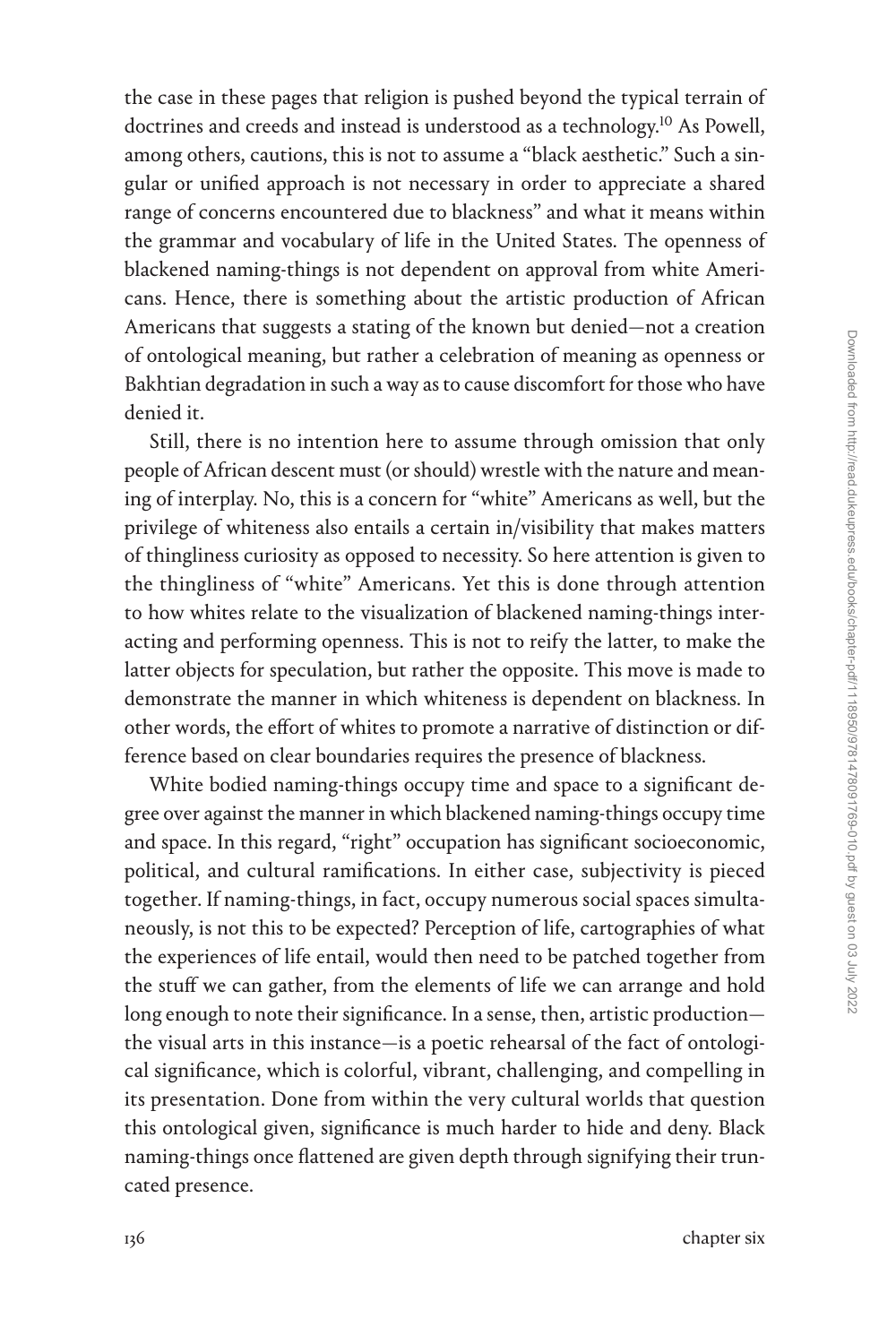#### Changing Things

The presentation of self over against presentations by others marks the start of this ontological shift to the already and always openness of African Americans. Such a move was presented to the art world, in the case of Romare Bearden, through manipulation of scraps of things often used for another purpose. In this way, the purpose of "things" is recast, reshaped, and magnified. These things—scraps of paper, pieces of wood, letters, and so forth—have their thingliness transformed and used to mirror other and deeper realities.

What stories do things tell when arranged by this artist? And what is to be made of his stories when disconnected things are brought into relationship through application—through an intentional push to place them differently?

Things matter in multiple, overlapping ways in his art. There is the naming-thing manipulating things in order to tell stories. These namingthings doing work say something about the structuring of life in a society marked by suspicion concerning openness and interplay. Added to this is the manner in which such art depicts the performative and plastic nature of identification—the manner in which things can be pressured and manipulated and "worn" so as to produce something other than their first and most visible intent.<sup>11</sup> There is something significant about the shaping and massaging of "things," and Bearden speaks to this situation. His art is dimensionally visual, but this seeing does not render it fixed, rigid, or easily held. Through presentation of things, Bearden also points to absence, and through this fosters alternate possibilities of interplay. For some, this type of process points to a problem, but there is another perspective possible. What Powell notes when discussing "a homoerotic gaze on the black male body" through photography can be read for its larger relevance:

The black body as a photographed object of desire, while unquestionably nuanced, elicited what author Alice Walker pronounced in her novel *Meridian* (1976) as the ultimate sin: turning of real, thinking and feeling people into Art. Yet one could also argue that, at this moment of an expanded black consciousness [the 1970s], it was precisely this sense that blacks could be both objects of artistic contemplation and actors in their own aesthetic discernment, that made these works provocative and cen-tral to a revised art history of transgressive, radical black images.<sup>[12](#page--1-0)</sup>

The metaphysical and existential content of this work, by means of a variety of styles, was meant to dislodge racialized naming-things and their conceptual counterpoints from the confinement of white supremacy and aesthetic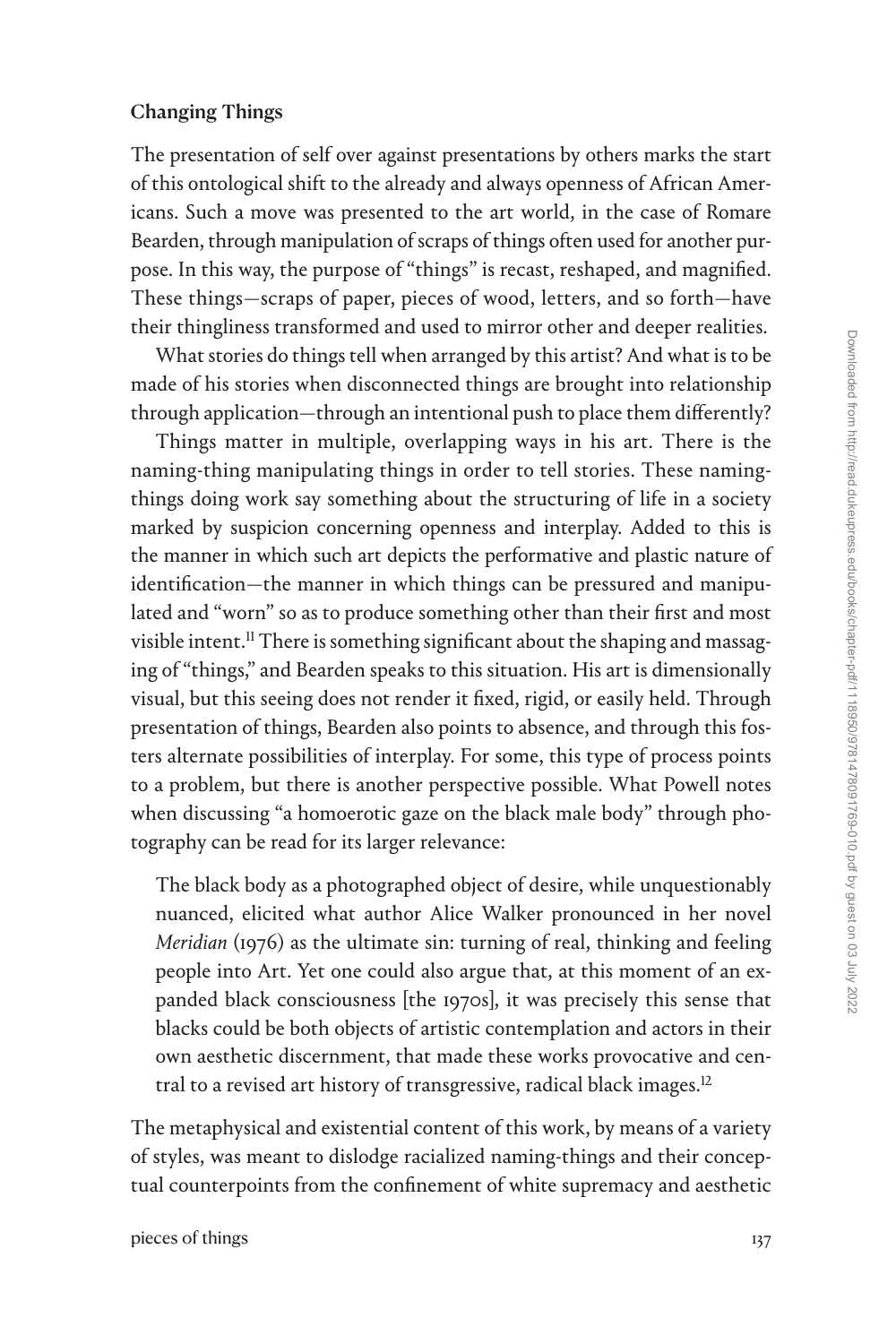dominance spoken through it. Art, in this regard, was already and always engaged—either implicitly or explicitly—with the configuration of interplay marked up and/or out.

Designations and artistic styles changed to reflect the ebb and flow of perceived interaction within geographies of altered socioeconomic and political discourses and arrangements. In describing the presence of race, Michael Harris articulates an applicable sensibility. "Racial discourses, though they are discourses of power," he writes, "ultimately rely on the visual in the sense that the visible body must be used by those in power to represent nonvisual realities that differentiate insiders from outsiders.["13](#page--1-0) By extension, Harris notes, "the individual physical body eventually symbolized in various ways one's membership in a particular social body or body politic."[14](#page--1-0) If, as African American visual arts at least implies, visual representation can be used to reify and fix racialized naming-things, visual arts can be used to challenge and signify such constructions and thereby foster a new sense of openness. In a word, things are linked and manipulated through visual markers to alter cultural worlds, and such a shift is possible because rules of the social hierarchy are written, spoken, but also presented on and through things. The ways in which bodies occupy time and space says something about the merit and worth of particular things. The implicit and explicit manner in which this plays out can be captured in the language and moves of the visual arts. "Pictures and words," notes Arthur Danto, "may be grossly distinguished in terms of how they represent their subjects, and they exemplify, again grossly, the two chief systems by which we represent the world."[15](#page--1-0)

What Danto argues in terms of Robert Irwin's sense of art's function as meant to "heighten awareness" is applicable in this context as well. "Not to heighten awareness of art as art," writes Danto, "but of the dimensions and features of life that art raises to the highest powers of enhancement while remaining invisible directing the viewer's sensibilities with a kind of aesthetic Hidden Hand."<sup>16</sup> Yet for many, this use of the visual arts became the normative and required intent of the artist: African American art was a political act of reenvisioning ontological and existential meaning through the proclamation of openness. And this visual proclamation worked to adjust the perception of a particular context in that—as Hans Belting argues regarding particular types of images and I extend to visual images more broadly developed—images have contextual significance in that they speak to and from a particular cultural world, and "it is in this place that they exert their effect."<sup>[17](#page--1-0)</sup> Naming-things create art so as to speak to and about the world, and in so doing this art massages the manner in which viewers think of themselves,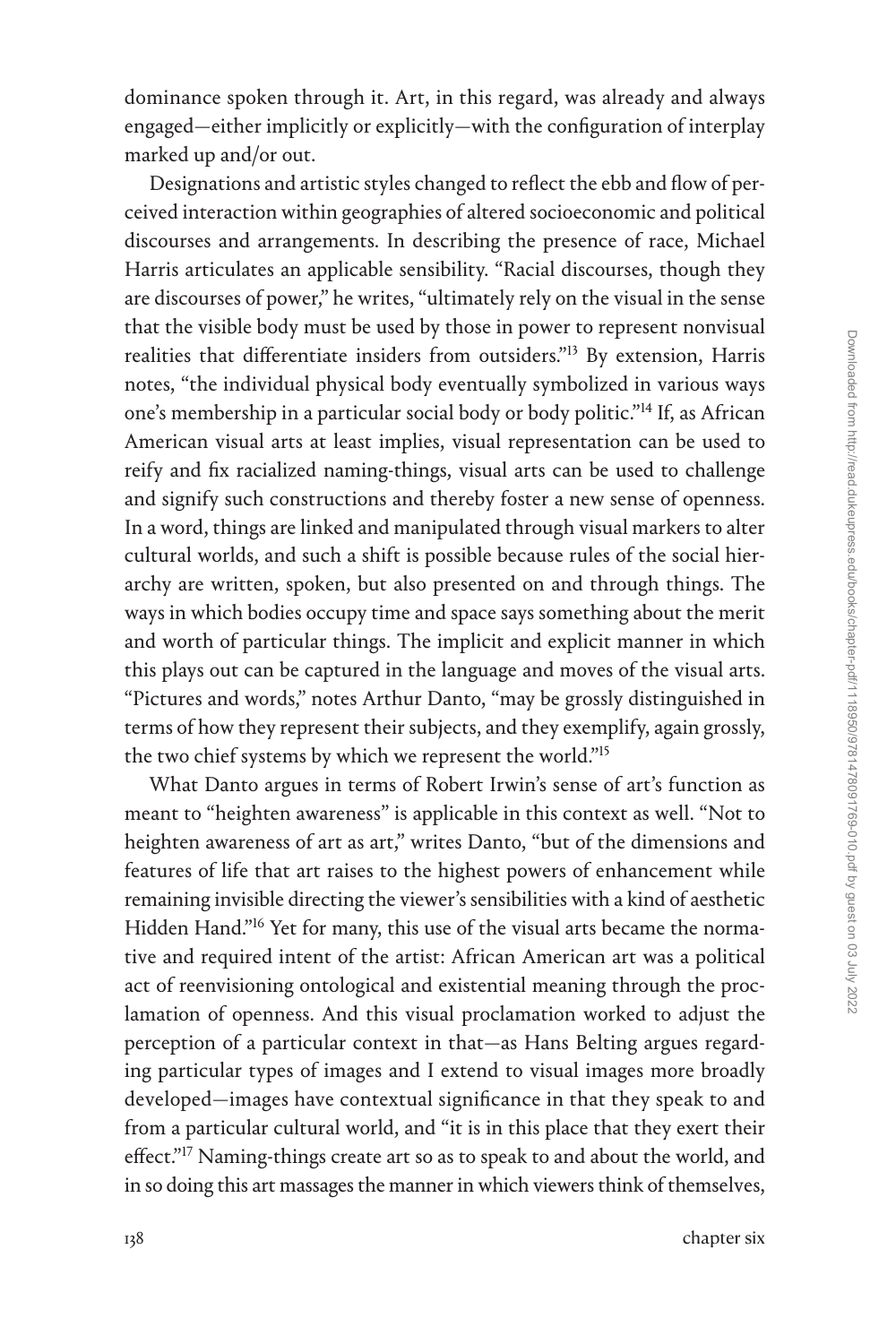others, and worlds in light of the artist's visual monologue. The work of naming-things can change minds and encourage modalities of behavior and perceptions of what all this means to a sense of being.

Art involves something made, a transposition and transformation of place and function. As Elizabeth Grosz says with respect to Australian art, "Art is created, always made, never found, even if it is made from what is found. This is its transformative effect—as it is made, so it makes."[18](#page--1-0) It is not simply that art intensifies and makes more vibrant "life." No, the work of African American artists brings into question the very content and form of life and the bodies that map out "life." The certainty of the past and the comfort of the present as structured through the dominant narrative of the meaning of "American" life is challenged and exposed for the warped take on the real it really is.

### Bearden's Collages

Romare Bearden (1911–1988) shifted the position, and hence meaning, of racialized naming-things by challenging dominant aesthetic standards and consideration that surround if not engulf them. He spoke a new "word" about the nature and meaning of black naming-things by shifting the presentation of discourse—new aesthetics, new stylistic consideration, and new ontological, epistemological, and existential insights. This was an artistic shift riddled with potential consequences that move against the intended reification of blackened naming-things. There is the racialized naming-thing of the artist that represents and presents the meanings of racialization and truncation signified. This complicates matters: Which body is signified, and does the embodied artist's presence say something that is not countered by the presence of the art? Is the artist an extension of the "sign" or the deconstruction of the "sign"?[19](#page--1-0)

Abstract Expressionism ended in the 1960s, and Pop Art emerged as a means by which to blur the line between art and the ordinary. During that same period, Bearden began an alternate creative process by piecing together scraps to create collages portraying different dimensions of African American experience.<sup>20</sup> Bearden had spent a good number of years working in light of the premises of Abstract Expressionism, but this changed.<sup>21</sup> It was not simply the end of Abstract Expressionism as such, but rather his need to respond to issues of identity in a way that required forceful reconstruction of contextualized meaning. Having spent time employed as a social worker, Bearden had a sense of "real" life—its complexities, its thickness, and the way in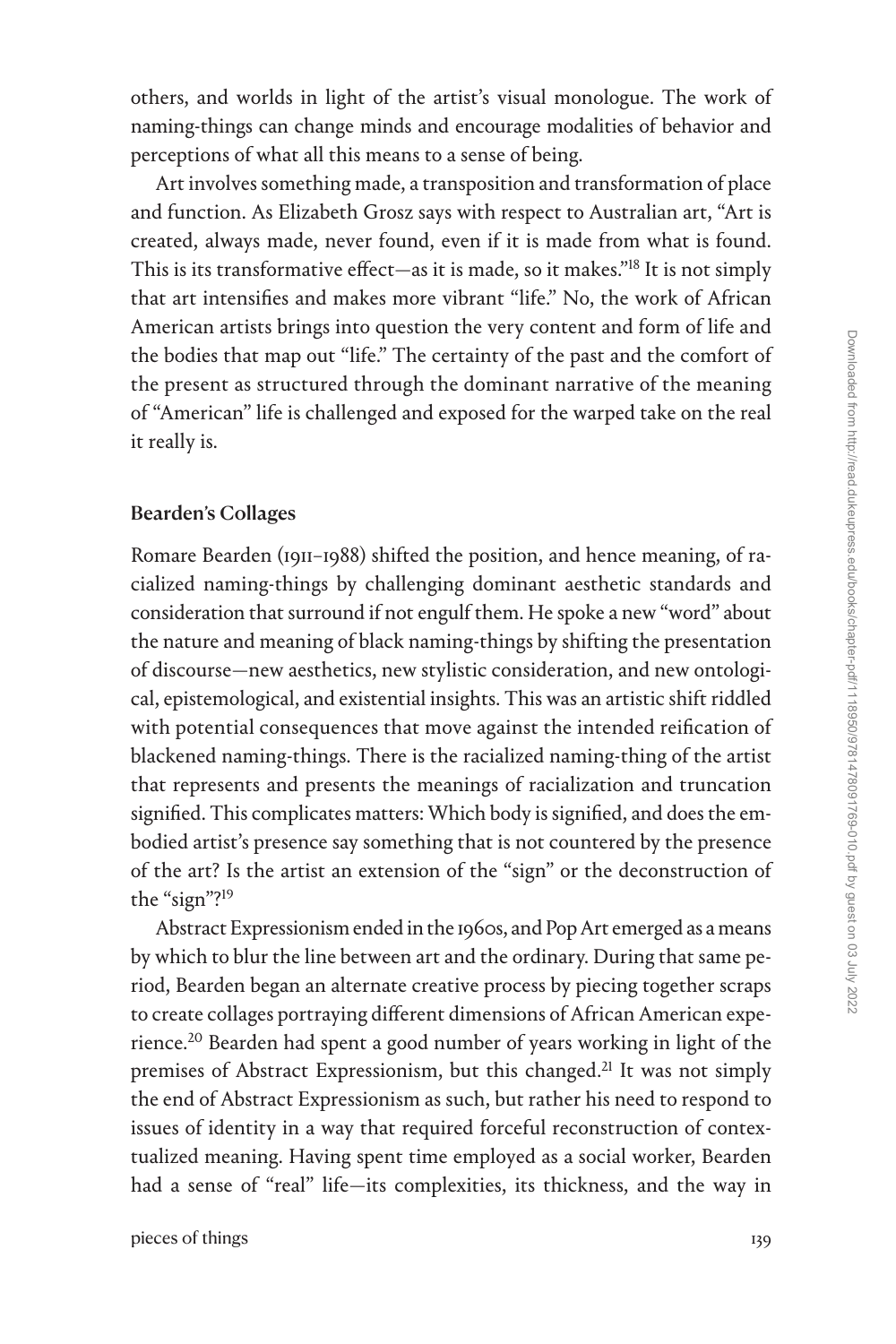which it informs, shapes, and presents naming-things. Hence, collages mark Bearden's wrestling with identity and interplay—the reenvisioning of meaning in light of the sociohistorical framing of experience encountered and known by African Americans.<sup>22</sup> Perhaps something of the layered nature of human life—the occupation of numerous social spaces simultaneously—is portrayed through the collage process informing work such as *Projections*, collage-styled presentations of moments of interaction called black life that were first exhibited in 1964.

The manner in which African Americans entail a blending of cultural worlds to foster identities that sustain and enliven is presented artistically through the layering process of the collage, whereby pieces of things are brought together to form frameworks of meaning and relationship.<sup>23</sup> For Bearden, the construction of identity had to involve attention to memory, but memory funneled through contemporary structures and frameworks of experience. Such was of concern to Bearden as he shifted away from his earlier stylistic commitments. He gave ample attention to the role of the artist in the construction of new ontological and existential possibilities for African Americans during and after the civil rights struggle.<sup>24</sup> History mattered to Bearden, and history—its tone and texture—had to be represented. Yet this history had to involve the layered nature of human experience, the intersections and connections between the individual's encounter with the world and the larger framing of life of which those more focused encounters are a significant part.

The pieces pulled together to produce an imperfect image of life lived contain in their roughness something of the "earthy" nature of life, the inconsistencies and "fits and starts" that constitute movement through the world. Bearden's social work, his time in the military, and his movement through the South and the North only fed this approach to understanding life. These personal experiences were something of a bridge to the macrorealities of African American life; they feed, in particular ways, lucidity and sensitivity to the moments that mark out existence. There is something chaotic about life so conceived, and then art might be said to involve, as Bearden notes, the artist attempting to "organize chaos.["25](#page--1-0)

Bearden recognized the ability to define, name, and present the bodied naming-thing through the manipulation of things—flattened out in order to interrogate what pieces brought together tell us about the nature and meaning of life. I have in mind the collage series produced in the 1960s by means of which Bearden depicted personalities and religious-spiritual figures and scenes through the manipulation of images and words intended for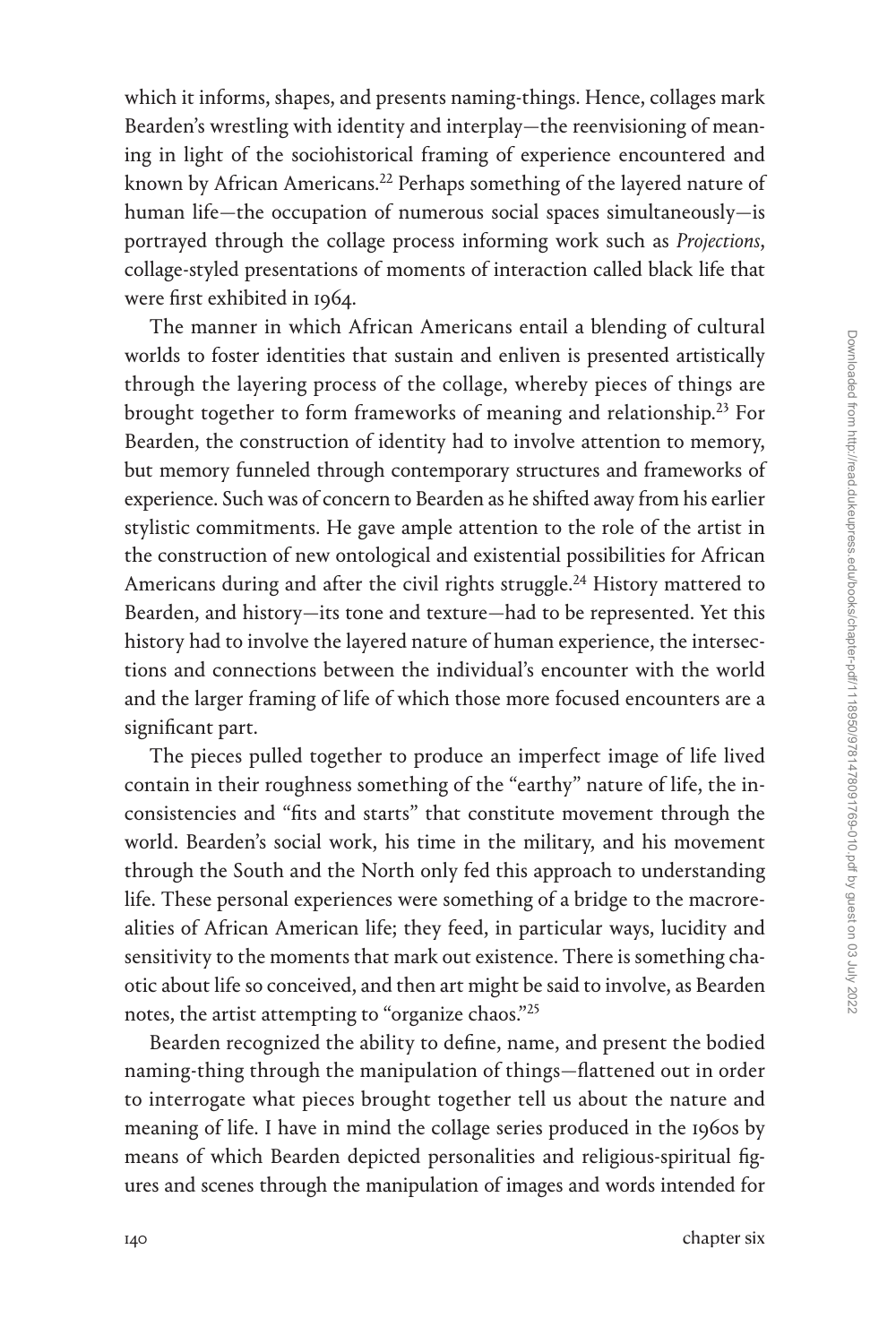another purpose. His collage work demonstrated the layers of meaning that constitute our perception of life and living. In both cases, the socially imposed structuring of blackness through the body is rethought, pushing against the assumption that such blackened bodies hold no great worth or value and say nothing to and about life meaning in substantive ways. This restructuring away from restriction "paints" blackened naming-things as "signs" of great importance and worth. The complexities of life are forged in light of "things" and experiences arranged and rearranged—so as to be used to construct new possibilities.

American imagination involves a certain spin on the substance of African American cultural life, a type of simplification of African American experience so as to think it less significant than that of white Americans. However, Bearden builds African American cultural life anew, out of various pieces of experience, and in this retelling or remaking Bearden challenges poetically truncated depictions of African American life by showing the stuff of which it is made and by encouraging viewers to recognize the layered and complex nature of cultural systems constructed by African Americans.

*The Prevalence of Ritual: The Baptism*, part of the *Projections* series of 1964, takes the practice of Christian baptism so important to African American Christians and pushes beyond dull depictions by including pieces in the collage that speak to an African past (i.e., images resembling African ritual masks). In so doing, it ties this water ritual to a richness of cultural life that extends beyond the confinements of North American slavery. There is a church structure in the background, but it is of minor concern as it surrenders to the vitality, the energy, of bodies in the act of ritualization. The people, the bodied naming-things, involved in the ritual are highlighted and placed in the foreground so that the viewer is forced to see and recognize them. In this way, the tendency within the larger society for the invisibility of African Americans is controlled and negated through a layered presence that constitutes bodies demanding consideration. Pieces of images, pieces of life so to speak, might be said to represent the manner in which the violence of the United States pulled black lives apart and did violence to them that was meant to render them unrecognizable as fully formed, embodied bodies of merit. Through the collages, Bearden chronicles the manner in which African Americans have pulled these pieces together and constructed worlds of meaning. The cuts and tears necessary to produce these bodies are graphic, not hidden in the art, and something about these marks, these lines, speaks to the marking of black bodies during the period of slavery and ongoing structured discrimination—the markings of discrimination the civil rights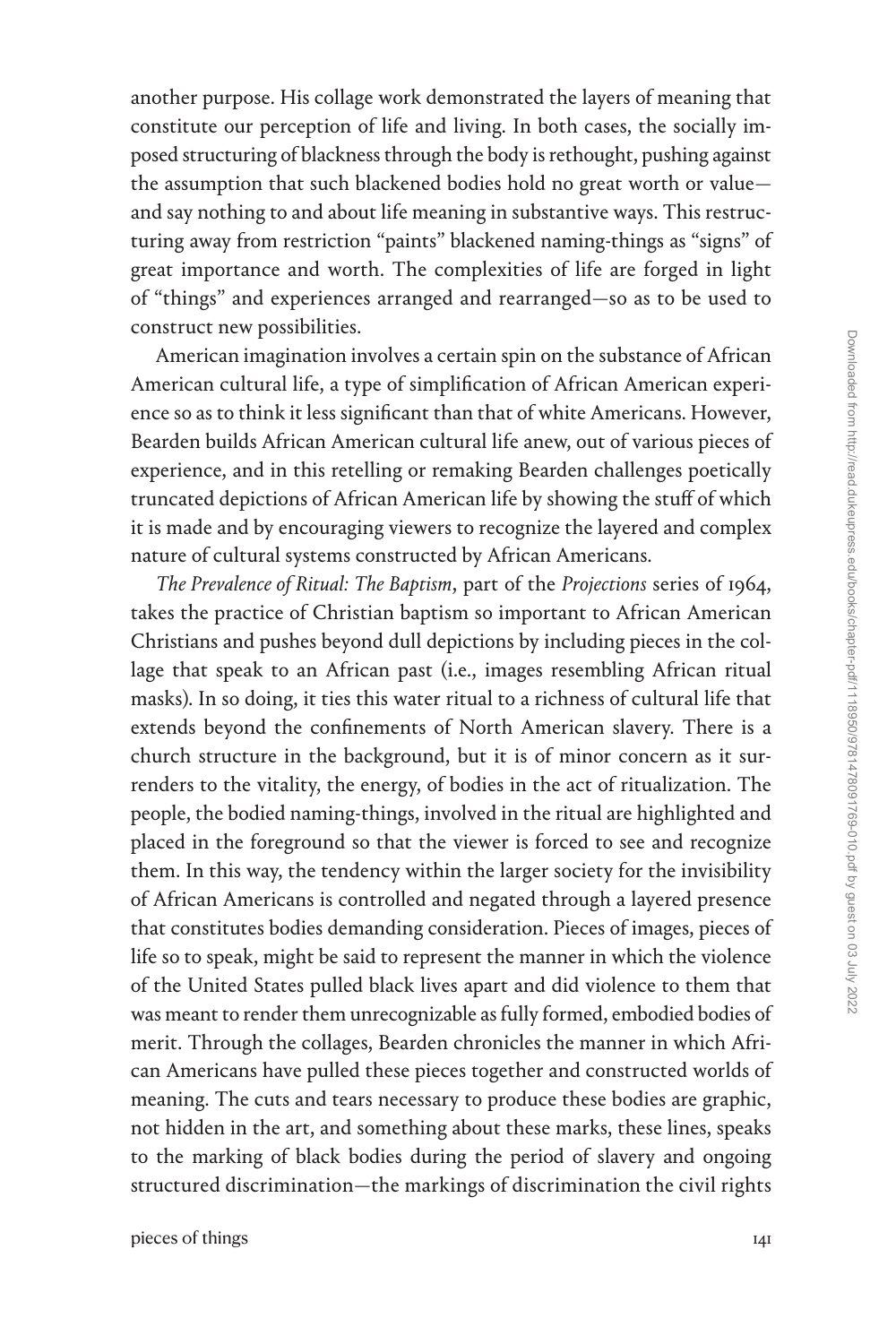movement sought to address. Think of these collage images, the sharp edges and rips pronounced in light of the scars on black bodies imprinted by means of a whip or other devices marking a trail of suffering, or the hardships imprinted on black bodies by the harsh realities of Jim and Jane Crow. The viewer has to focus, to train the eyes to seek the pieces and to see that the pieces constitute a greater (but imperfect) arrangement forming namingthings active and vibrant. As numerous scholars have noted, that these collages reflect the times is no accident when one considers the fact that civil rights leaders asked Bearden and others to give some thought to how artists might contribute to the struggle for justice. The conversations generated Spiral, a group of artists committed to art with public meaning, so to speak. The objective, as Gail Gelburd notes, was to "find a way to fulfill their social responsibility without turning their art into mere propaganda, to be a part of their times without relinquishing their commitment to aesthetics.["26](#page--1-0) As Bearden shifted away from Abstract Expressionism, thing-things pushed their way forward; constructed of pieces of "things" each with its own stories that merge into a structure of grouped vibrancy, these composite and interacting things dominate and demand attention—requiring consideration. These were bodies unlike his earlier bodies painted and drawn.

Beginning during the turmoil of the civil rights efforts of the 1960s, the collage process would remain Bearden's mode of presentation. The piecing together would alter over time and not necessarily contain the same sharp edges and the jerking intensity, but the layering of realities remained vital.<sup>[27](#page--1-0)</sup> Perhaps the softening had something to do with the sociopolitical shifts and cultural nuances of different decades—shifting performances of interplay? The presentation of the bodied thingliness of African American life had to be expressed, but with a different energy and emphasis. Bearden's collage work exposes the inner workings of bodies to the extent that these bodies, as he presents them, are composed of pieces pulled together. In this process there is the whole—the composite—but the viewer also sees the bits and pieces that compose this whole. All this suggests the nature of interplay—various things penetrating, layered, interacting.

Through the layering of substances that constitute the collage style there emerges a situation thick and vibrant with complex meaning. Parts are somewhat exaggerated, extended, and their distinctions pronounced, but all this adds to the visual depiction of embodiment that gives cultural-historical weight and importance, and that gives a certain degree of significance to naming-things as open. Full, layered, representation wins out for Bearden, and he uses it to discuss the nature and meaning of life for African Americans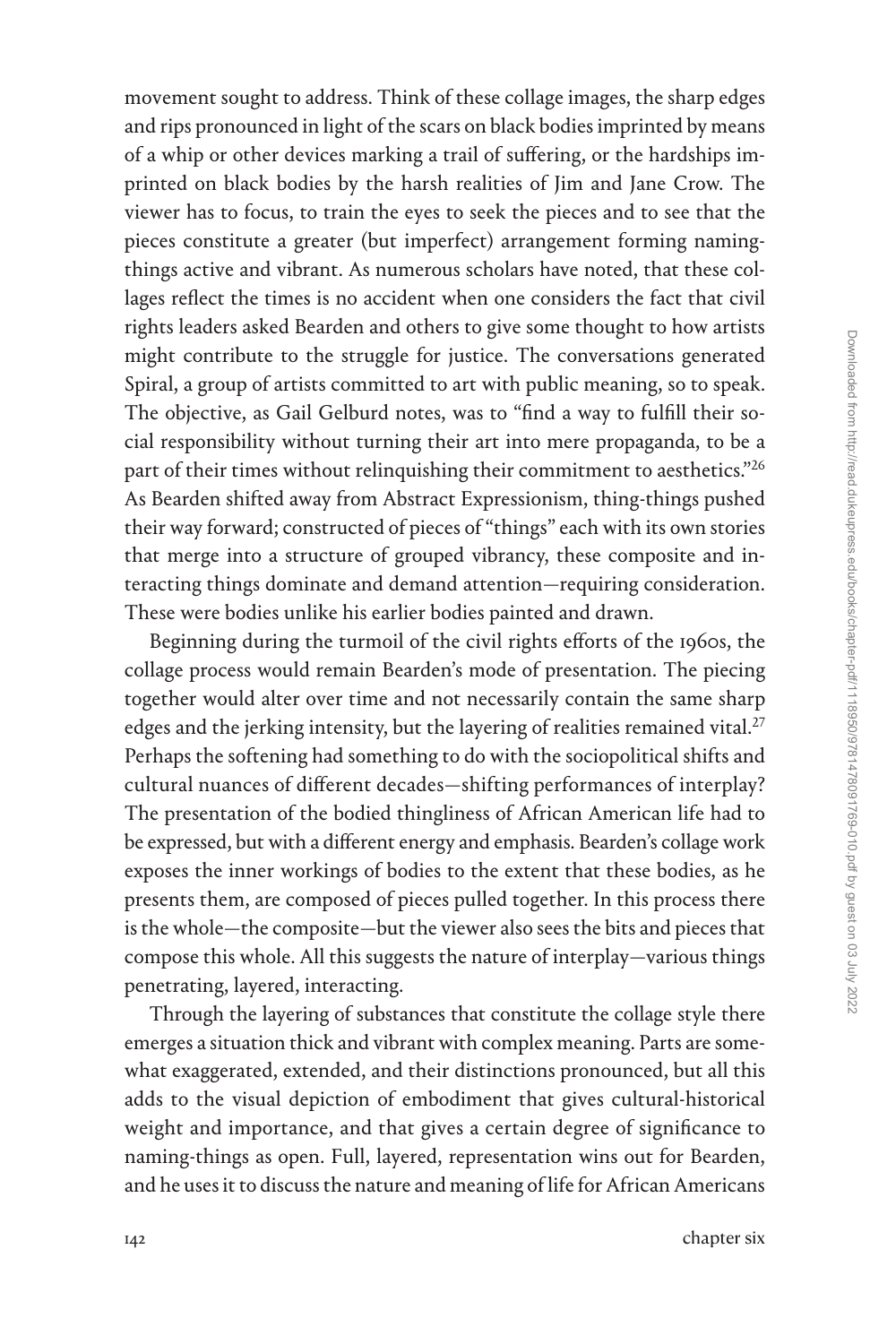and by extension what it means for African Americans to be naming-things interacting with and through the world. Naming-things show their complexity; they are made visible, their "inners" exposed, so to speak. The complexities often hidden in other circumstances are highlighted and brought to the fore. This artistic move was not a full departure from earlier sensibilities; rather, Bearden came to understand that concern with universals required equal attention to the local and the specific. For him, this meant a solid, graphic, and vibrant turn to his experience—including the damaging effect of economic hardship and white supremacy fueled by structured discrimination that marked his North Carolina homeland, as well as the turmoil of world wars, the Great Depression, the Harlem Renaissance, and the organized struggle for civil rights—and that of the larger collective of African Americans[.28](#page--1-0)

There is a visual "double-talk," so to speak, in that there are pieces within this series drawn from other projects, other artistic traditions, and they are put to a different work.<sup>[29](#page--1-0)</sup> The energy of African American life-its sharp and ragged edges—speaks to the manner in which this despised but gifted community has had to rip away pieces of itself in order to construct signs of and spaces for identity. While Bearden at times used a photostat process to downplay the roughness of the cuts and layering (as in life people might try to decrease "difference" so as to highlight their sameness with social standards), the effect was never complete.<sup>30</sup> The edges, the roughness of the tears and cuts, were always present. These collage images were not produced on an easel as one might imagine paintings positioned; rather, they were made flat on a table.<sup>[31](#page--1-0)</sup>

Each piece perhaps is unrecognizable alone, but together they shape and offer contour to the mechanics of African American being and meaning. *Conjur Woman*, also from *Projections*, speaks to the African American engagement with the rest of the environment—relationship to and manipulation of plant life so as to foster new possibilities of life. Animals, plants, and humans interact, expressing an overlap of engagement and relationship that transforms all involved. In this, Bearden highlights the thickness of African American experience, its layered connotations, and its ability to speak to the nature and meaning of life within the larger U.S. urban and rural contexts as well as life on the microlevel. The conjur woman depends on the plants and the animals present, and the animals and plants are impacted by the conjur woman's careful engagement.

What serves to hold these various geographies of meaning together is the configured naming-things occupying and manipulating time and space.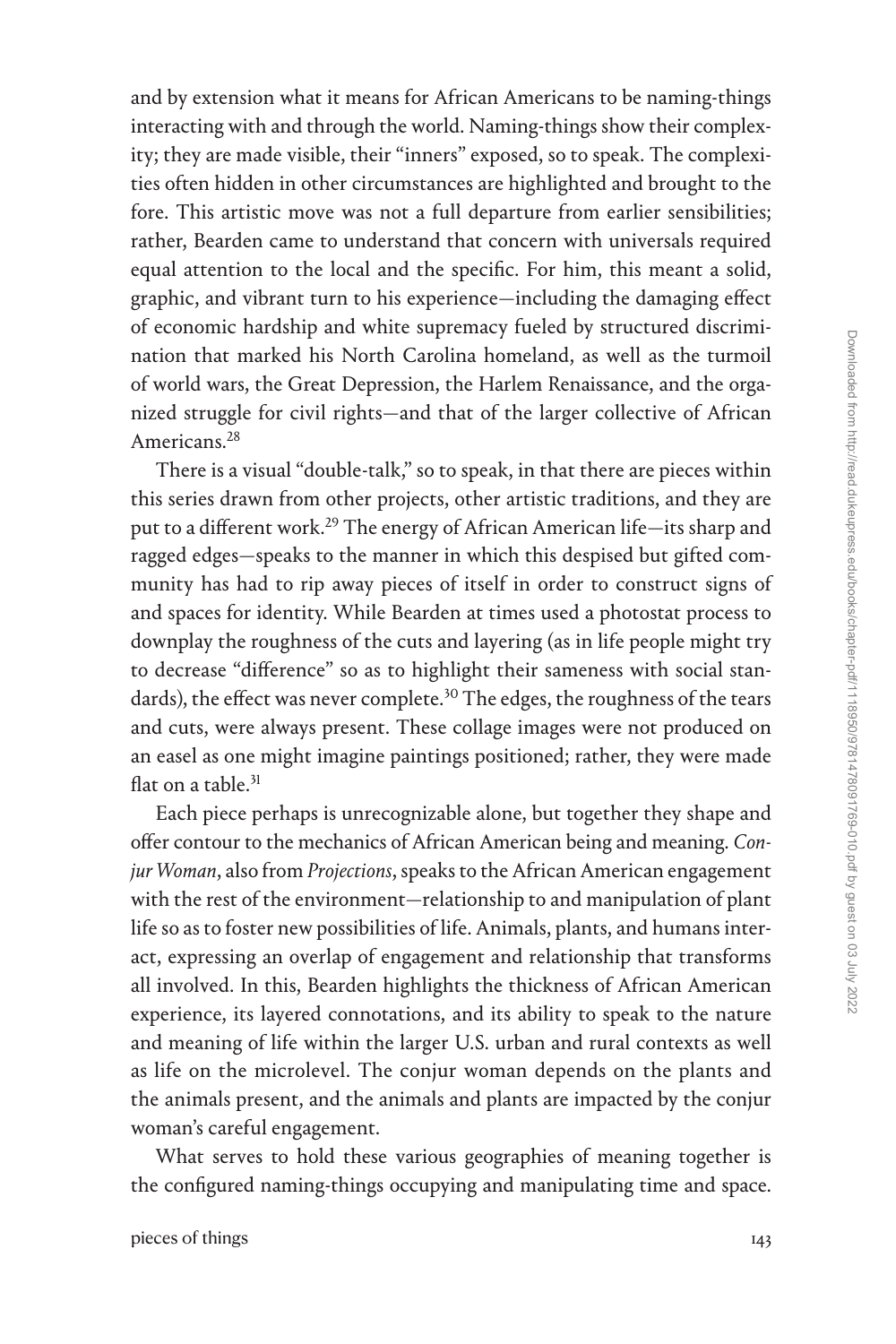"Bearden and his peers," writes Leslie King-Hammond, "sought to create aesthetic voices that would give visual meaning and presence to ordinary people—living ordinary lives, in ordinary environments—in an extraordinary era of modernist invention."[32](#page--1-0) Bearden presents the poetic quality of African American experience within various social realms, and in this way he exposes the vitality of embodied black life over against what are often truncated and reified assumptions concerning what it means to be black and alive—shifting through time and space.

Of course, there are the most readily apparent and easily recognized markers of this quest for meaning. Think in terms of conjure, baptism, and other elements of African-based traditional practices and Christianity that have for an extended period marked the landscape of African American metaphysical concern. Still there are more, less easily registered modalities of interplay presented through these collages. Bearden maps out the soul—or genius of African American engagement with the world. These collages make a statement concerning meaning that is important to note: meaning is not found whole but is constructed in an imperfect manner by consciously selecting bits and pieces of experience and pulling them together for what they can say about larger systems of concerns. What is more, this process of intentionally constructing involves also a process of destruction, a privileging of certain experiences (or moments of interplay) and the ignoring of others, as Bearden selects particular pieces of images from *Life* magazine and others for inclusion and dismisses others. And once selected, the images must be dismantled—their initial intended meaning ripped apart—in order for them to point to something beyond themselves. Or as Ralph Ellison notes when describing Bearden's *Projections* series, "The work of the arts is a matter of destroying moribund images of reality and creating the new." What is more, "it is of the true artist's nature and mode of action to dominate all the world and time through technique and vision." This is tied to a task, an objective which is "to bring a new visual order into the world, and through [the artist's] art he seeks to reset society's clock by imposing upon it his own method of defining the times."[33](#page--1-0)

*Fish Fry* (1967) presents activity that is not spectacular or extraordinary but still speaks to the depth of human meaning expressed through embodied activities. Cooking together and sharing food and conversation or preparing for the day as the sun signals a new beginning, or sitting over coffee, when presented by Bearden, speak in different ways to a shared concern for connection, for relationship, and for a way to interrogate experience. Within the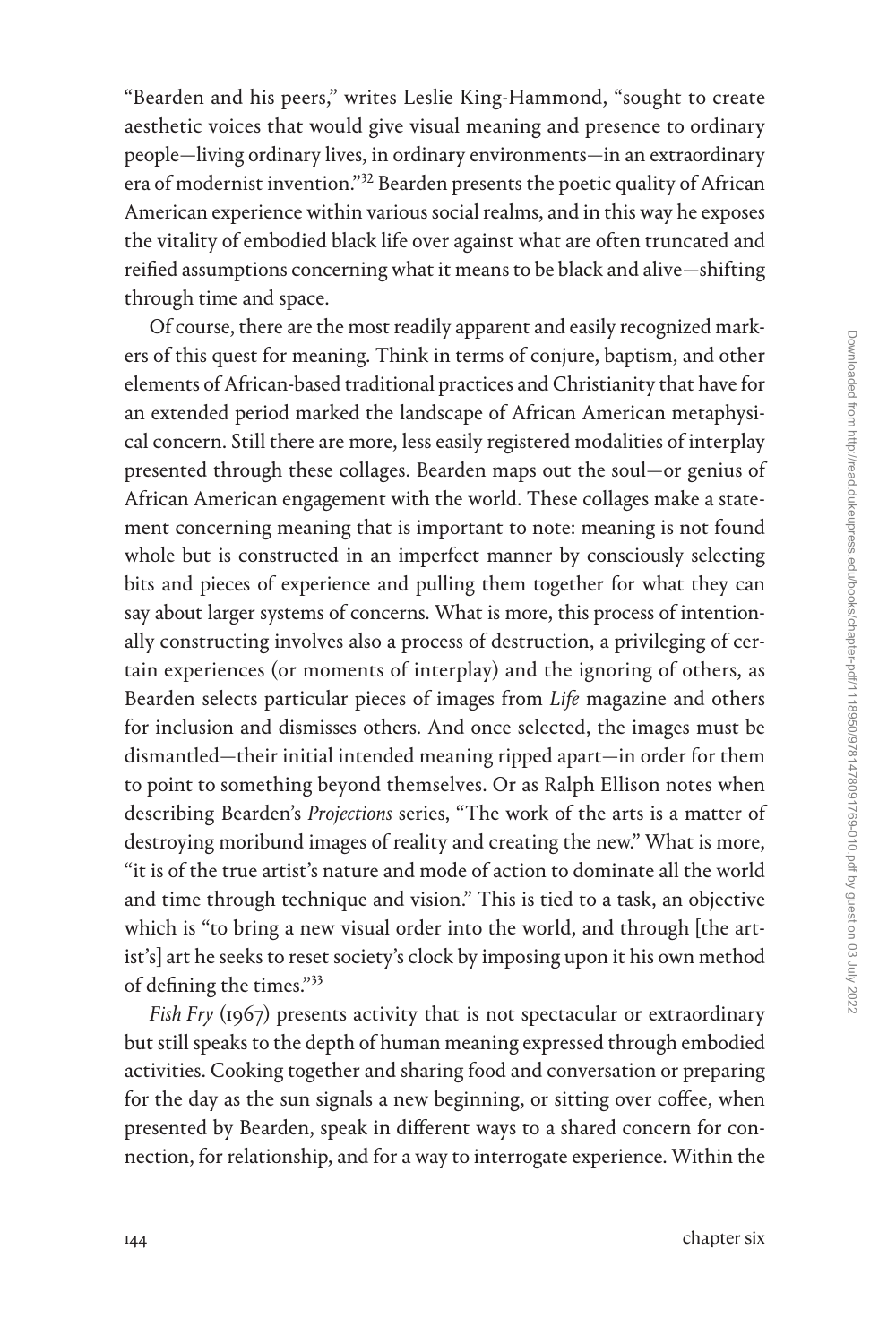ordinary activities of communal existence, Bearden distills through his collages the depth of meaning of vibrant vision that marks embodied life.

*Interplay*.

The distinctions between these various forms of life are evident, while they also merge with and depend on both the presence and absence of "others." Presence and absence overlap and point in the direction of the other. The local points in the direction of larger commonalities, and shared markers of ritual life also push back to local activities and concerns. There is fluidity here that is epistemological and existential in nature. Or as Gail Gelburd notes when reflecting on Bearden's collages, "Our perception of space is then psychological as well as visual, and we are reminded that no perspective, myth, ritual, or memory is ever fixed.["34](#page--1-0) It is not simply the explicit religious themes such as *Of the Blues: Carolina Shout* (1974) that speak to Bearden's layered depiction of interplay as embodied and vibrant. The scenes of mundane activities and celebration speak to the significance of embodied bodies encountering others as the outline of history, the content of experience, and the sign of identity formation.

Of concern in the 1960s, collage work is not blackness per se but rather the arena of ontology that gives shape and meaning to blackness as a cover for certain naming-things. There is complexity to Bearden's depictions of life within African American contexts, and in certain ways the collage process itself speaks to this complexity and depth of meaning. However, it is also expressed through the range of activities presented by Bearden that mark out the richness of relationship and the world not fully captured by opposition to whiteness—scope of experience, depth of meaning, lucidity expressed with a fluidity of form and visualized movement within these captured moments.<sup>35</sup>

These cut and ripped pieces call to the viewer, but in such a way as to signal their presence—but their presence in relationship to other pieces that form something of a whole. Robert G. O'Meally captures this process using musical metaphor: Bearden constructs through a blues and jazz aesthetic— improvisation.<sup>[36](#page--1-0)</sup> Another way to put this, one centered within a concern for religion, is that Bearden's collages point to the microexperiences that blend to form a more unified sense of meaning—but as a sense of complex meaning that is always part of the incomplete and fractured nature of life: Complexity. While scholars such as O'Meally see Bearden as a jazz or blues figure, one could just as easily perceive him as a conjurer—one who pulls from the familiar to produce a particular type of work. One might be familiar with the use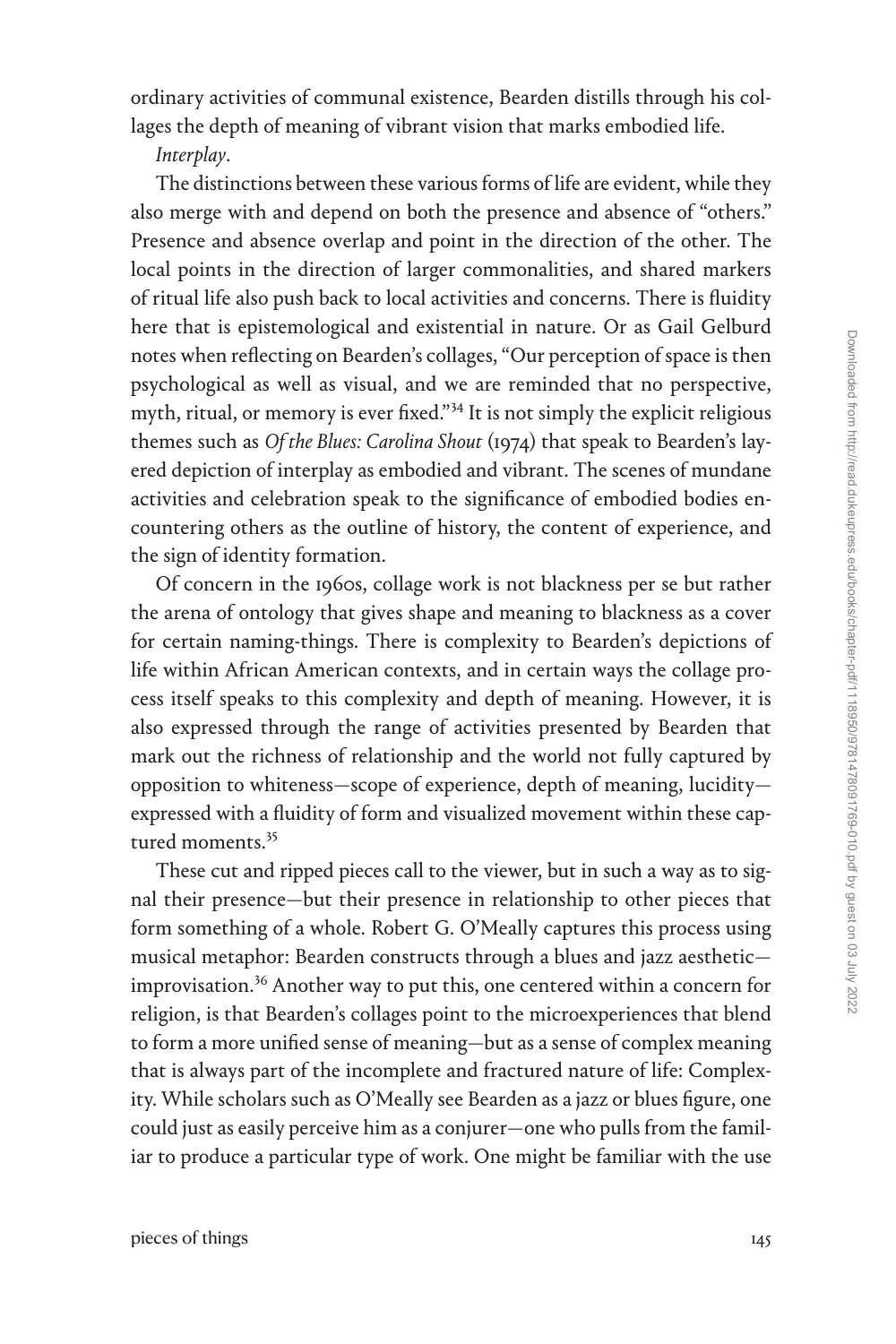of roots, herbs, and other plants by traditional conjurers, but doesn't Bearden use "things"—the scraps of paper from magazines—which, at their core, are drawn from those same woods and other environments? Using these captured and manipulated elements, he pushes viewers to confront the commonalities of human experience as they also observe the spaces of activity marking out African American experiences within time and space. The imperfection is itself transformative. Elements of the collages are proportionate, and each element demands a certain level of attention in part determined by size. Yet, isn't it the case with experiences that some are more graphic, "larger" so to speak, and therefore more prominent and more prone to demand attention?

Pieces are important here in that they point to the value of our images of life, while also pointing out that these images are incomplete. When layered, when joined, they tell us something more and point to the significance of presence. Bearden pulls and pushes history in an effort to expose its content, contours, depth, and aesthetic qualities—the interplay of various things that constitutes experience.[37](#page--1-0) Bearden's collages in the *Projections* series visualize the process of exploration, interrogation, analysis, and mapping. In terms of identity, of being and meaning, the conjur woman, for instance, represents the blending of traditions, the harnessing of worlds— African, European, and North American—to stabilize African American being through a study of the construction of bodies. The collage structuring of things creates a type of epistemological dissonance that brings into question assumptions concerning what a blackened naming-thing constitutes and how it is constituted. The exaggerated features and limbs signify the stereotypical depiction of African Americans as having no aesthetic value in that their features, such as lips and noses, are too large, too broad—too unlike that of European Americans. In a word, stereotypically depicted black bodies do not survive the normative gaze, as Cornel West names European features understood as signifying totalizing standards of beauty, worth, and intelligence.[38](#page--1-0) Ralph Ellison captures what is taking place through the layering of materials: "Bearden knows that the true complexity of the slum dweller and the Tenant farmer requires a release from the prison of our media-dulled perception and a reassembling in forms which would convey something of the depth and wonder of the Negro American's stubborn humanity.["39](#page--1-0) All this metaphysical work is present in the collages produced.

The features of these bodies are extended, enlarged, often out of proportion. These bodies are active; they have depth manifest as they engage the story of the collage and the viewer. What Bearden offers, then, is a study in anthropology as ontological mosaic. This series, the collage series, was a